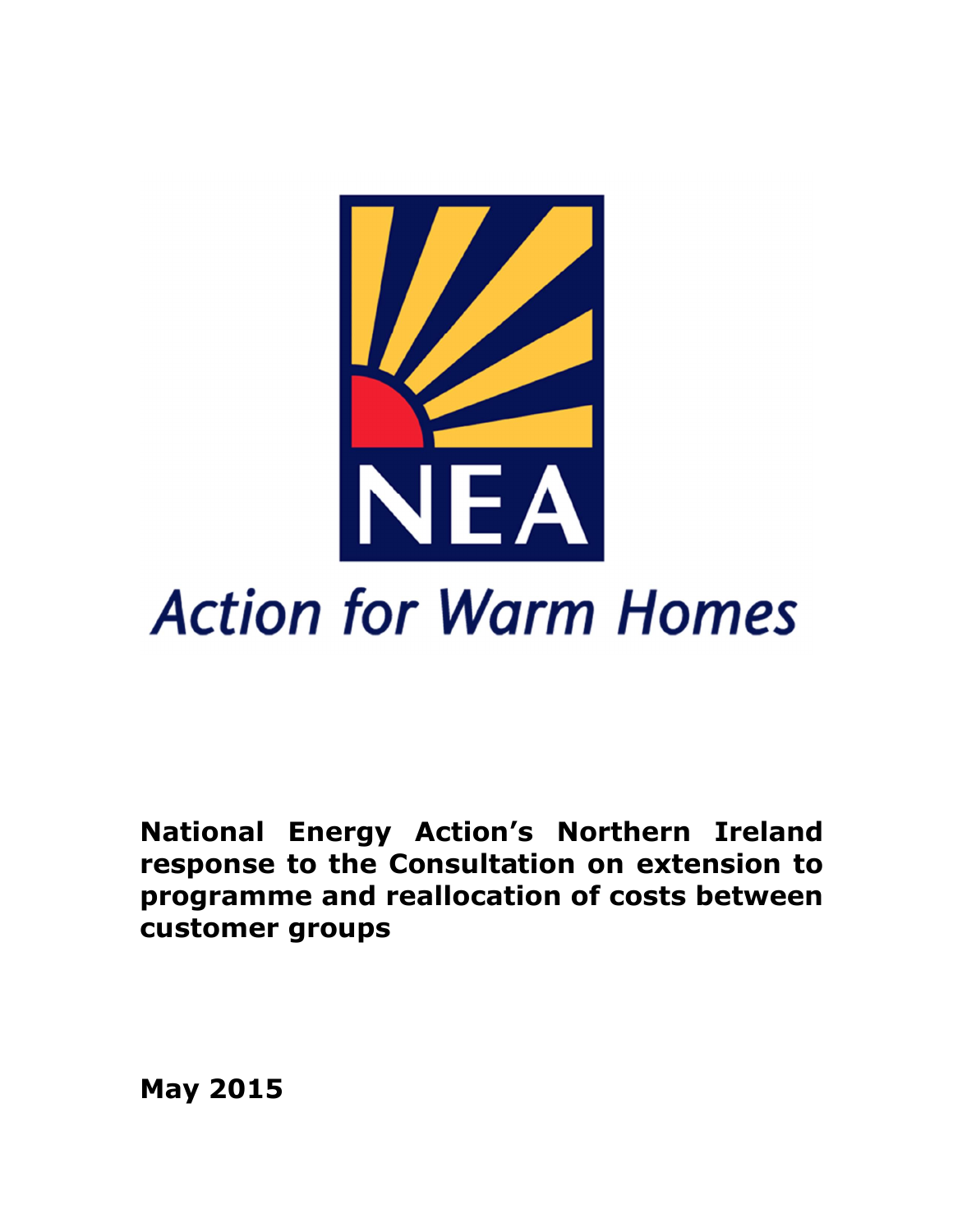National Energy Action Northern Ireland (NEA NI), the leading national fuel poverty charity, works to ensure affordable energy for disadvantaged energy consumers. We welcome the opportunity to respond to this consultation from the Northern Ireland Authority for Utility Regulation (NIAUR).

The latest House Condition Survey showed that in 2011, 42 per cent of households in Northern Ireland were in fuel poverty. This is one of the highest rates in Northern Europe and is three times as high as the level in England and nearly double the rate in Scotland and Wales. It is therefore imperative that we do all we can to mitigate the upward pressure that our energy policy is having across all households in Northern Ireland but in particular those most vulnerable.

It is well recognised that higher energy prices have a disproportionate impact on low-income households. Currently, final consumer energy bills are currently made up of range of factors. Final energy bills include wholesale energy commodity costs, transmission and distribution network costs, metering and other supply costs, supplier margins, VAT and the impacts of social, energy and climate change mitigation policies. In recent years, wholesale commodity prices have been the principal reason for the extent of recent domestic price rises, however, the EU Commission has also stated recently that rises in prices have also been driven by increases in taxes and levies which are recovered from energy bills to fund programmes instead of being funded out of direct taxation.

That said the Northern Ireland Sustainable Energy Programme (NISEP) is one of the very few programmes which has a social justice aspect in that it is lifted equally across both the domestic and business customers per kilowatt hour but is 80% ring fenced for fuel poverty programmes. Indeed NEA Northern Ireland campaigned to establish this principle back in 2002 and as a consequence a political decision was taken at the Northern Ireland Assembly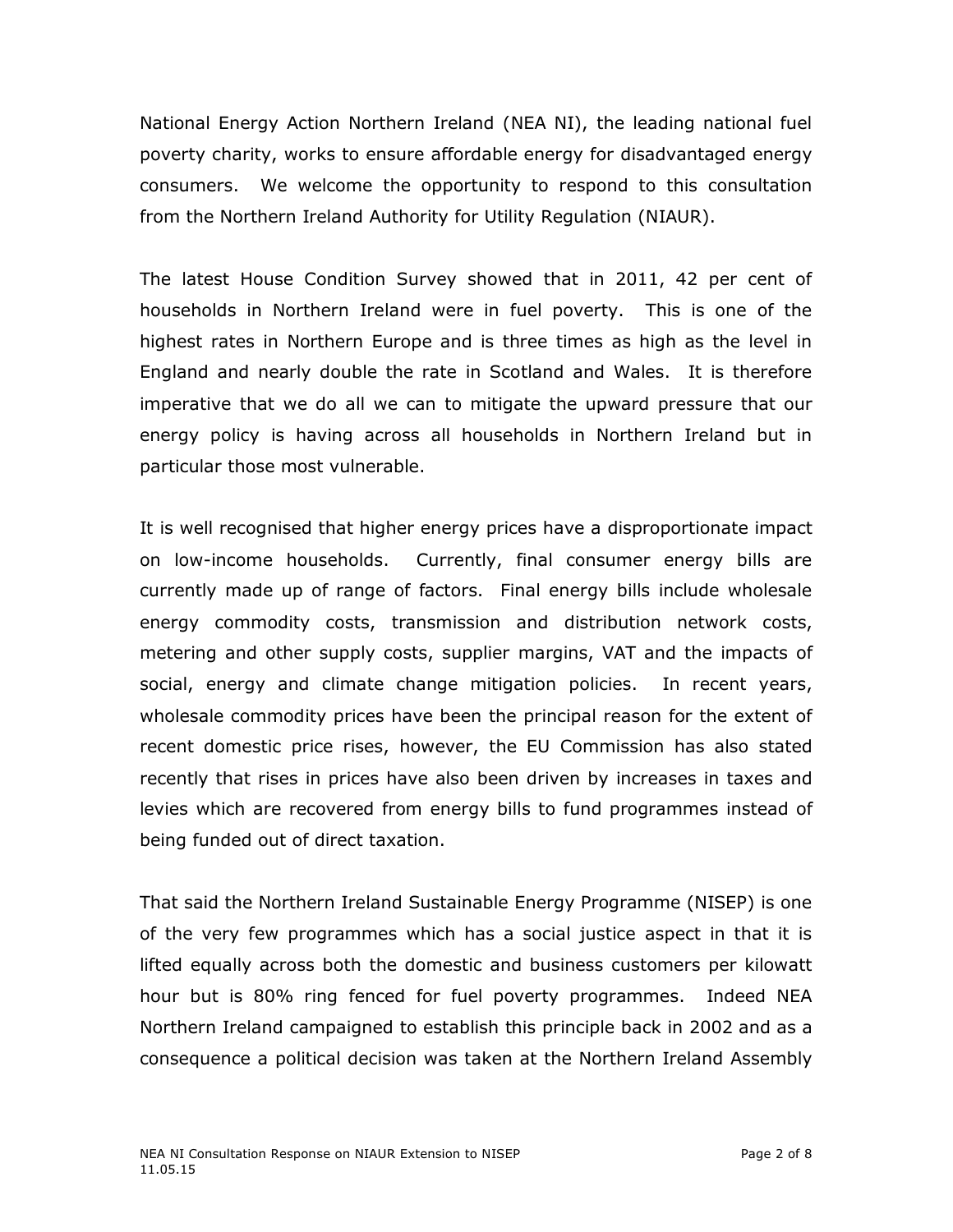to ring fence 80% of the NISEP fund for energy efficiency measures for the fuel poor.

## **Please find below our specific views on the questions posed.**

1. Respondents are asked to provide any evidence that they have in relation to the impact that the proposals in this paper will have on the groups listed above in relation to Section 75 of the Northern Ireland Act.

The UR has a statutory duty to have due regard to the needs of vulnerable customers including individuals with disability, individuals of pensionable age, those on low incomes and those living in rural areas. We believe that the proposal to reallocate 80% of the costs of NISEP being recovered from domestic customers will disproportionately impact all fuel poor households but in particular those who have intensive heating regimes due to their vulnerability including disability or age.

2. Respondents are asked to provide any further comments on the impact that the proposals in this paper are likely to have in relation to the promotion of equality of opportunity and the promotion of good relations.

No comment.

3. Respondents are asked to comment on the proposal to extend NISEP on the basis that costs associated with the scheme will be allocated on the basis of 80% to domestic customers and 20% to non domestic customers. Respondents are asked where possible to include any evidence that they might have to support their responses.

We welcome the proposed extension to the NISEP and have campaigned for this extension due to the delay in the introduction of an Energy Efficiency Obligation (EEO) for Northern Ireland.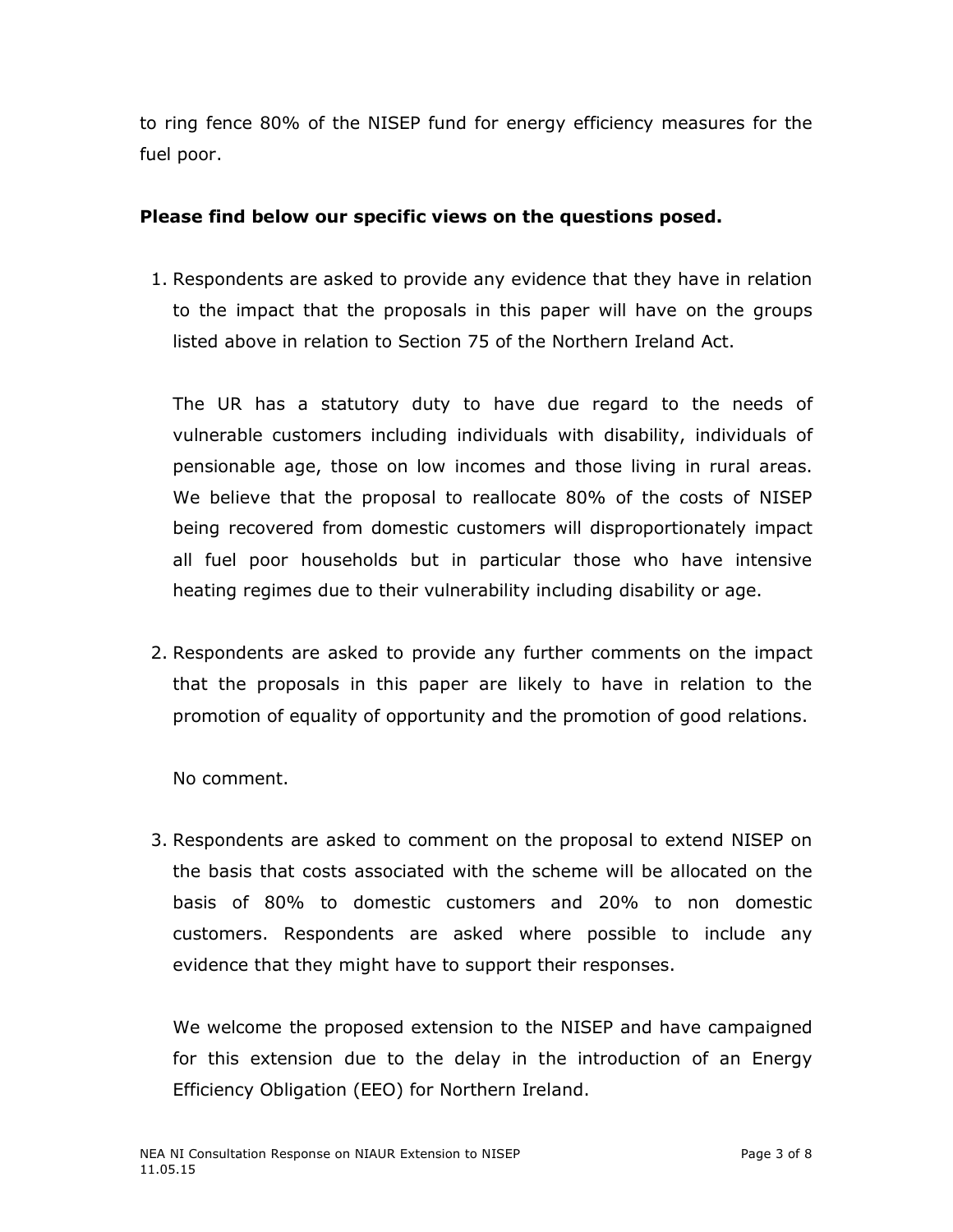The NISEP's aims are, efficiency in the use of energy, socially and environmentally sustainable long-term supplies at best value to customers, whilst having due regard to vulnerable customers. These aims clearly address fuel poverty and in many respects this was reaffirmed by our politician's decision in 2002 when they voted to establish the principle to ring-fence 80% of the NISEP fund to be targeted at fuel poor households.

NISEP currently lifts £7.9 million for energy efficiency programmes in Northern Ireland of which £6.5 million is targeted at fuel poverty programmes. NEA Northern Ireland and many other organisations have effectively used this funding to help fuel poor households by installing insulation and heating measures. It is important to note that NEA Northern Ireland receives no funding from NISEP. All households in Northern Ireland, including the fuel poor, contributes circa £3.40 via their electricity bill for this policy and benefit from the policy through measures installed, particularly the fuel poor. This is contrary to the Contracts for Difference (CfD) proposal which is set to replace the Northern Ireland Renewable Obligation (NIRO). Customers will contribute circa £75 per annum from their electricity bills for the CfD policy with no direct benefit to any customer in Northern Ireland. Indeed our response to this perverse CfD policy is a call for the introduction of a properly resourced energy efficiency strategy which could be resourced at a fraction of the cost currently mooted under CfD. The NISEP could indeed be the model used to lift this resource and we ask that this is considered within the broader energy policy debate. Alongside reducing carbon emissions, this would tackle fuel poverty, create jobs and economic growth, reduce pressure on the health service and improve energy security.

This principle is reinforced by recent research by Verco and Cambridge Econometrics who evaluated the environmental and economic stimulus of investing in energy efficiency. Their report challenges the assumption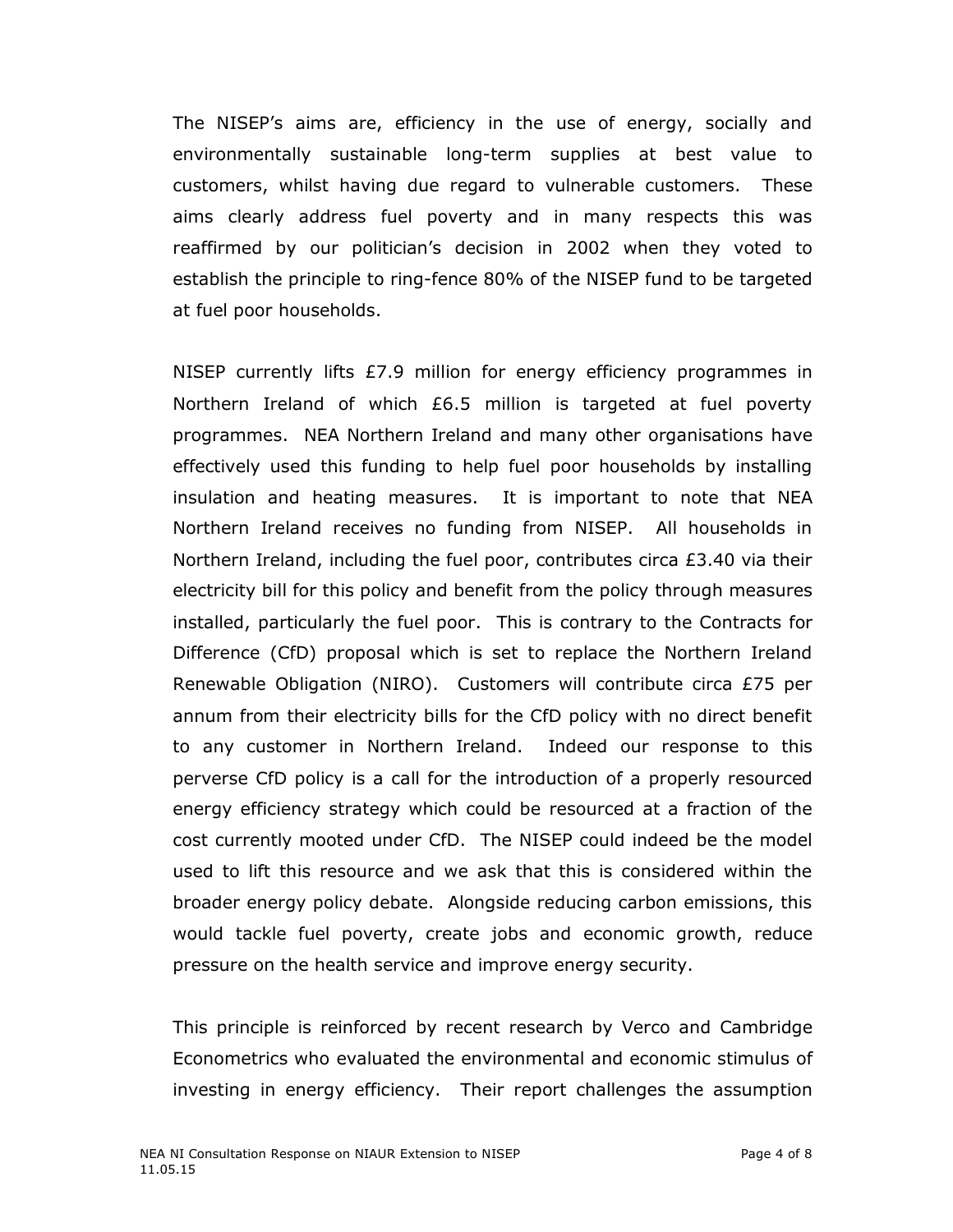that we cannot afford to tackle fuel poverty. It argues that there is a triple win available of warmer homes, greater energy efficiency and economic growth if we can use carbon taxes revenue to benefit consumers, and fuel poor households in particular. The report notes that over the next 15 years £63 billion will be added to consumer energy bills through the carbon floor price applied in GB and EU Emissions Trading System (ETS). While Northern Ireland is exempt from the carbon floor tax we still contribute significantly to these taxes. If this resource was directed toward a major programme to improve the energy efficiency of homes we could make homes warmer, more affordable to heat and take a major step toward our legally binding carbon reduction whilst tackling fuel poverty. This is the approach being taken by the French, the German and other EU Governments.

We therefore strongly agree with the proposal to extend the NISEP until such time as an equivalent scheme is introduced, which maintains the 80% ring fence target for the fuel poor. At the time of writing the only programme which would appear to take the place of NISEP is the proposal to introduce an EEO. As part of our Energy Justice Campaign, we contacted the Head of Energy at the Department of Enterprise, Trade and Investment and received correspondence outlining the fact that the Energy Bill has been further delayed due to significant further policy work required for inclusion in the Bill, particularly the EEO. This would indicate that the Energy Bill will be greatly delayed. This delay is most worrying as it will almost certainly create a situation where there will be a hiatus even if the NISEP is extended for one year only until 2017. We therefore recommend that NISEP continues until an equivalent scheme is introduced which may indeed be post 2017.

It is also important to highlight that while the consultation document outlines alternative schemes similar to NISEP, we can state categorically that there is no other scheme which will take NISEP's place for fuel poor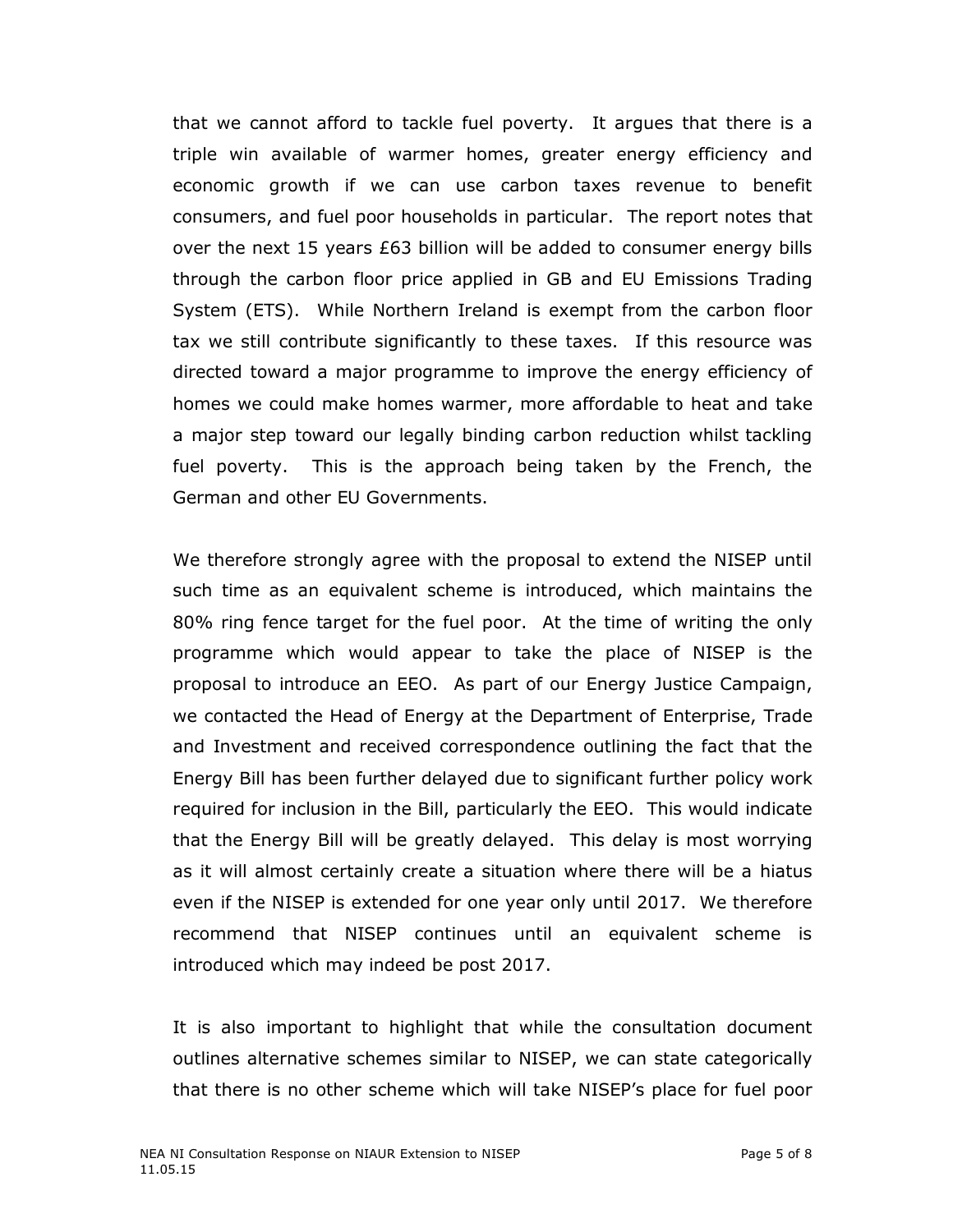households. 2014/15 has witnessed the biggest shake up to fuel poor programmes and the proposed ending of NISEP which provides fully funded measures such as insulation and heating systems will leave a gaping hole in fuel poor programmes.

The emergence of Household Efficiency and Thermal Improvement Programme (HEaT) has also confused the landscape, but as yet the HEaT model is yet to be established with evidence that it will in any way tackle the needs of the fuel poor.

The consultation document also refers to a report published by the Consumer Council on the number of schemes and confusion as a consequence. This report does not however say that NISEP should end. Yes, we agree there is a need for schemes to perhaps be redesigned and should the NISEP be extended for more than a year then this would be a key recommendation from NEA Northern Ireland.

We fundamentally disagree with the breaking of the 'polluter pays' principle. We believe this sets a dangerous precedent for energy policy. We do not believe that the domestic customer should pay a threefold increase in their contribution as this will place a disproportionately greater impact on the fuel poor. We recommend that the programme is kept as it currently stands.

While much debate has been played out in the media around manufacturing costs, the NISEP is a tiny proportion of this cost. Therefore, some context needs to be placed around this debate. Our understanding is that the lion share of the costs for manufacturing lie with the cost of generation and SEM design.

Additionally it should be said that industry has benefitted significantly from the NISEP. The UR's figures highlights this and indeed the most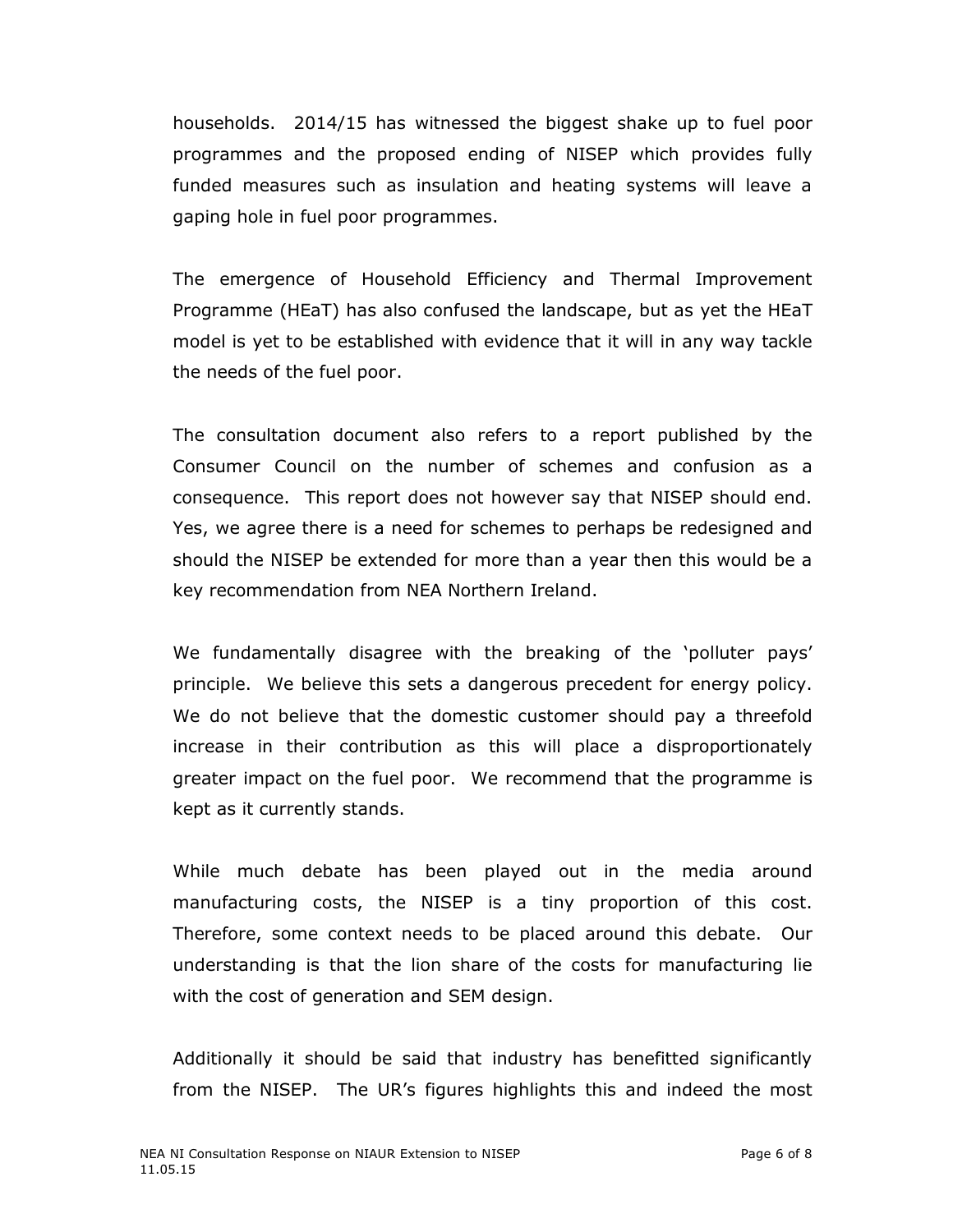recent 2013-14 figures indicate that of the total benefit to all customers, approximately 73% was accrued to the non-priority customers. This equates to £75.5 million for non-priority and £27.9 for priority customers. It is crucial to highlight the benefits alongside the costs.

The NISEP has also had other positive impacts for the local economy and the ending of the programme will have a significant negative impact on the insulation industry with job losses.

The NISEP also helps firmus energy and Phoenix Natural Gas to connect hundreds of households to the gas network helping fulfil one the NIAUR's primary duties to promote and grow the gas network. These aspects provide additional and powerful reasons to continue with this programme until a suitable and equivalent programme is put in place.

Finally, since 2001 the NISEP programme total spend of £72,514,817.00 has brought about gross customer benefit of £665,526,071.00, Lifetime Energy Savings (GWh) of 7,737.73 and Lifetime Carbon Savings (tonnes) 1,651,119. It would be difficult to find any other government programme which could showcase such figures. We therefore believe that to decimate this scheme without a suitable alternative would be bad for customers in Northern Ireland.

In summing up we would call on the NIAUR to leave the scheme as it is and continue with Northern Ireland Sustainable Energy Programme until such time as a progressive social and environmental Energy Efficiency Obligation is introduced in Northern Ireland which will be ring-fenced and targeted at the fuel poor.

These comments and suggestions are made respectfully with the intention of ensuring that the fuel poor are represented and their needs advocated for in this challenging time now and in the years ahead.